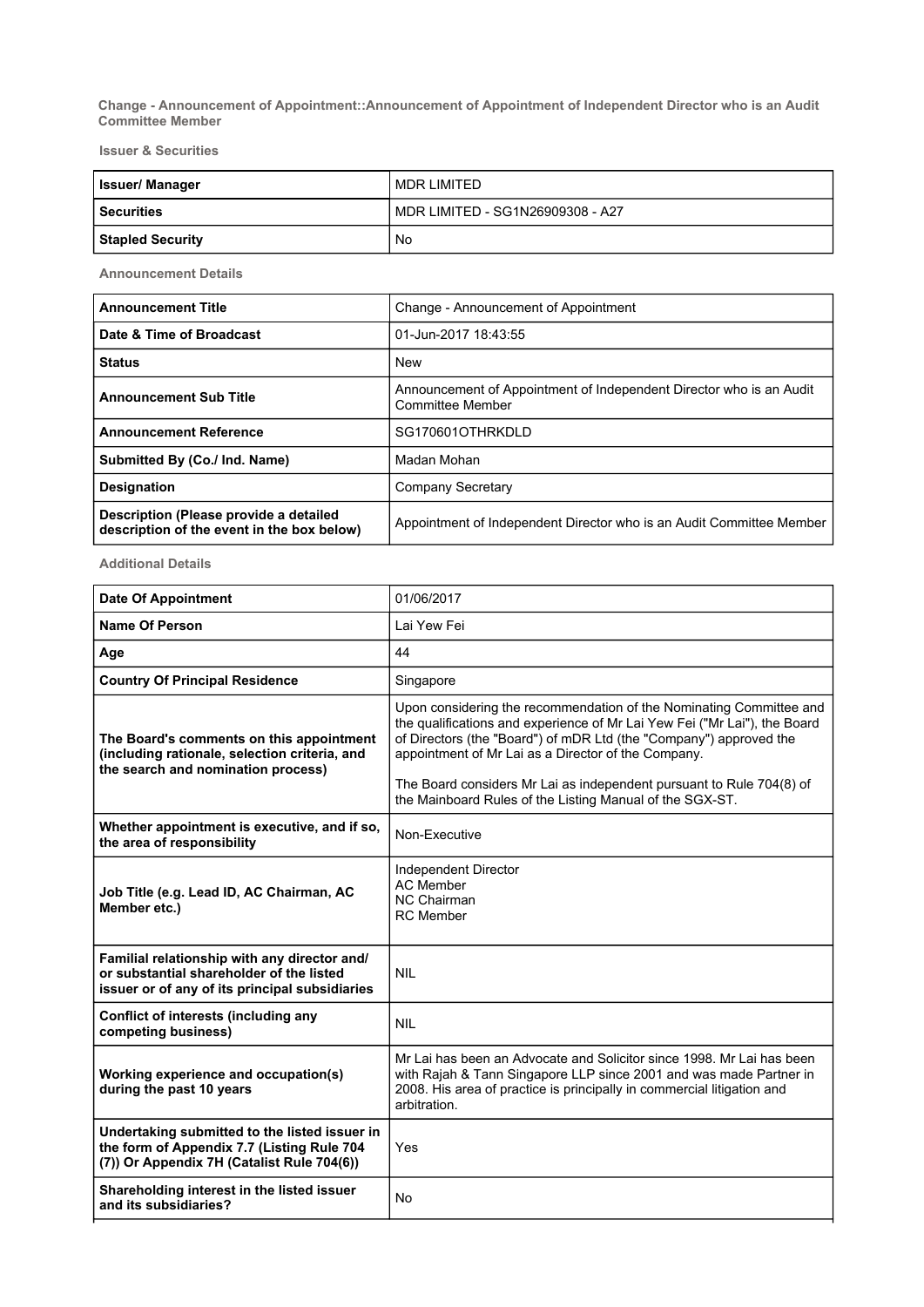# These fields are not applicable for announcements of appointments pursuant to Listing Rule 704 (9) or Catalist Rule 704 (8).

| Past (for the last 5 years)                                                                                                                                                                                                                                                                                                                                                                                                                                                                                                                                                                                                                                                         | <b>NIL</b> |
|-------------------------------------------------------------------------------------------------------------------------------------------------------------------------------------------------------------------------------------------------------------------------------------------------------------------------------------------------------------------------------------------------------------------------------------------------------------------------------------------------------------------------------------------------------------------------------------------------------------------------------------------------------------------------------------|------------|
| <b>Present</b>                                                                                                                                                                                                                                                                                                                                                                                                                                                                                                                                                                                                                                                                      | <b>NIL</b> |
| (a) Whether at any time during the last 10<br>years, an application or a petition under any<br>bankruptcy law of any jurisdiction was filed<br>against him or against a partnership of<br>which he was a partner at the time when he<br>was a partner or at any time within 2 years<br>from the date he ceased to be a partner?                                                                                                                                                                                                                                                                                                                                                     | No         |
| (b) Whether at any time during the last 10<br>years, an application or a petition under any<br>law of any jurisdiction was filed against an<br>entity (not being a partnership) of which he<br>was a director or an equivalent person or a<br>key executive, at the time when he was a<br>director or an equivalent person or a key<br>executive of that entity or at any time within<br>2 years from the date he ceased to be a<br>director or an equivalent person or a key<br>executive of that entity, for the winding up or<br>dissolution of that entity or, where that<br>entity is the trustee of a business trust, that<br>business trust, on the ground of<br>insolvency? | No         |
| (c) Whether there is any unsatisfied<br>judgment against him?                                                                                                                                                                                                                                                                                                                                                                                                                                                                                                                                                                                                                       | No         |
| (d) Whether he has ever been convicted of<br>any offence, in Singapore or elsewhere,<br>involving fraud or dishonesty which is<br>punishable with imprisonment, or has been<br>the subject of any criminal proceedings<br>(including any pending criminal proceedings<br>of which he is aware) for such purpose?                                                                                                                                                                                                                                                                                                                                                                    | No         |
| (e) Whether he has ever been convicted of<br>any offence, in Singapore or elsewhere,<br>involving a breach of any law or regulatory<br>requirement that relates to the securities or<br>futures industry in Singapore or elsewhere,<br>or has been the subject of any criminal<br>proceedings (including any pending criminal<br>proceedings of which he is aware) for such<br>breach?                                                                                                                                                                                                                                                                                              | No         |
| (f) Whether at any time during the last 10<br>years, judgment has been entered against<br>him in any civil proceedings in Singapore or<br>elsewhere involving a breach of any law or<br>regulatory requirement that relates to the<br>securities or futures industry in Singapore<br>or elsewhere, or a finding of fraud,<br>misrepresentation or dishonesty on his part,<br>or he has been the subject of any civil<br>proceedings (including any pending civil<br>proceedings of which he is aware) involving<br>an allegation of fraud, misrepresentation or<br>dishonesty on his part?                                                                                          | No         |
| (g) Whether he has ever been convicted in<br>Singapore or elsewhere of any offence in<br>connection with the formation or<br>management of any entity or business trust?                                                                                                                                                                                                                                                                                                                                                                                                                                                                                                            | No         |
| (h) Whether he has ever been disqualified<br>from acting as a director or an equivalent<br>person of any entity (including the trustee of<br>a business trust), or from taking part directly                                                                                                                                                                                                                                                                                                                                                                                                                                                                                        | No         |